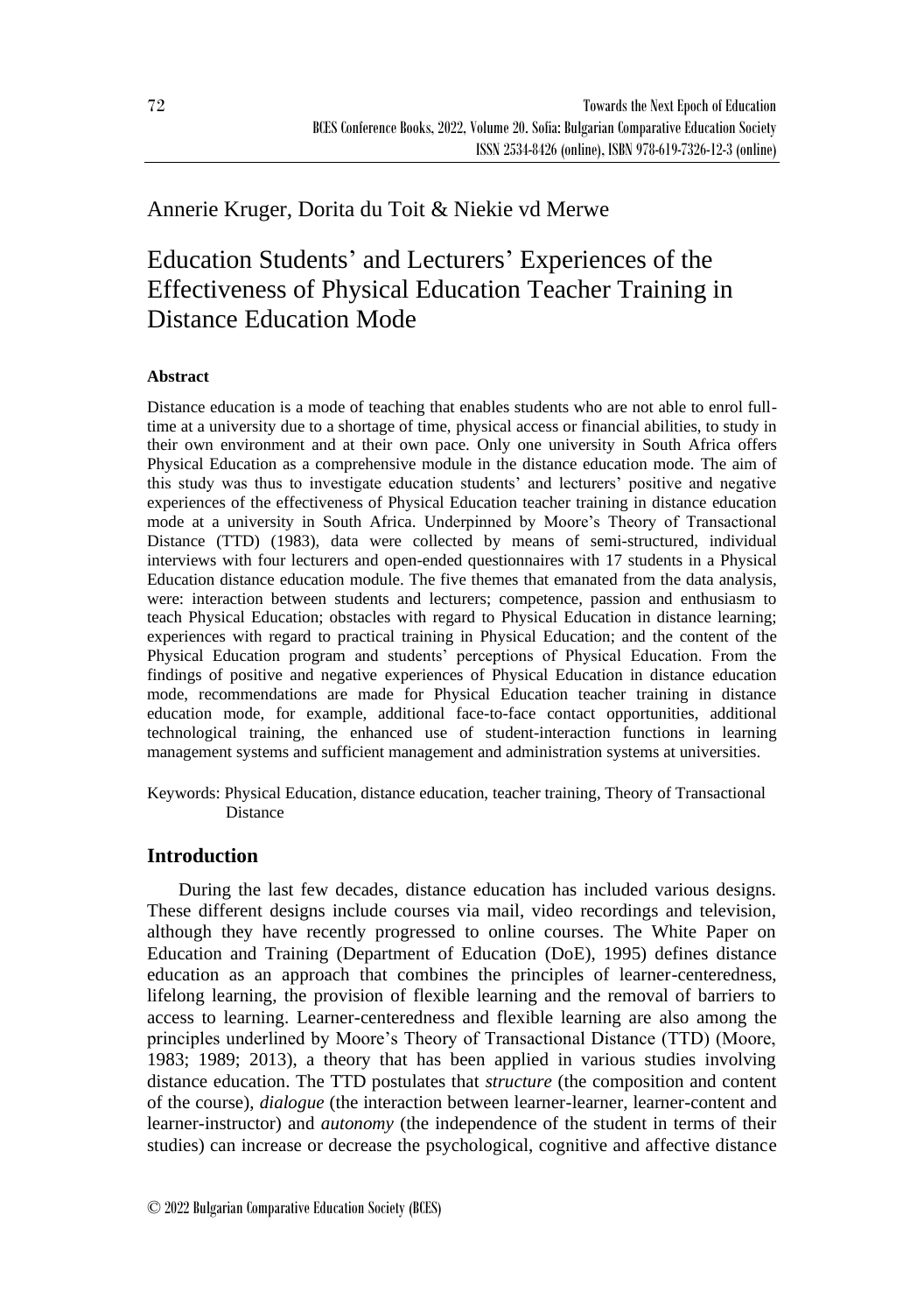between the student and lecturer (Moore, 2013). The "structure" and "dialogue" components of Moore's theory are further supported by requirements for the successful delivery of distance education, as set by the Policy for the Provision of Distance Education in South African Universities (Department of Higher Education and Training, 2014) which include that a quality learning environment must be developed with several support group discussions, practical sessions, media and private study classes.

Mphahlele and Makokotlela (2021) documented ways to abate the obstacles causing inadequate student engagement with regard to student commitment through the lens of TTD, and came to an assumption that there should be balance and flexibility between all the transactional outcomes among distance learning students, their teaching and learning programs, and the lecturers.

Mungai (2021) focused on students' opinions of course quality and instructor success in online learning from the viewpoint of Moore's TTD, and found that the students reported noteworthy, optimistic, and robust associations with course value and instructor success. The study further established that the main TTD dimensions (learner autonomy, course structure, and dialogue) were prognostic of course value and instructor success (Mungai, 2021).

Practical experience and learning can be further developed through a workintegrated learning (WIL) system (DoE, 1995). According to the White Paper on Education and Training (DoE, 1995), practical workplace experience and knowledge must be seen as an essential part of a qualification, whether it is presented in distance or contact mode. This aspect of practical learning experience also applies to the distance education of Physical Education - a practical component of the compulsory subject Life Orientation (LO) (Department of Basic Education (DBE), 2011). According to the Curriculum and Assessment Policy Statement (CAPS) document, the purpose of Physical Education is to develop physical competence, safety and knowledge of movements in learners (DBE, 2011). However, the training of Physical Education teachers also involves practical components such as the training in and acquisition of specific movement and sports skills and techniques, as well as practical class management and methodology strategies (DBE, 2011). The different subdivisions of Physical Education, namely: physical fitness, sports and games, and recreational movement activities including educational dance and educational gymnastics, each have their own challenges. While these aspects can be addressed in practical lectures in contact mode, they present challenges when it comes to the practical skills and strategies in which education students need to be trained over a distance. No study investigating the experiences of students in Physical Education teacher training programs in distance mode in South Africa, could be found.

This study therefore focused on the experiences of education students and lecturers regarding the effectiveness of Physical Education teacher training in distance mode, including the challenges, weaknesses and strengths of such a program. The participants' experiences of lectures, learning movement skills, completing, submitting and assessing assignments, online communication and examinations were included.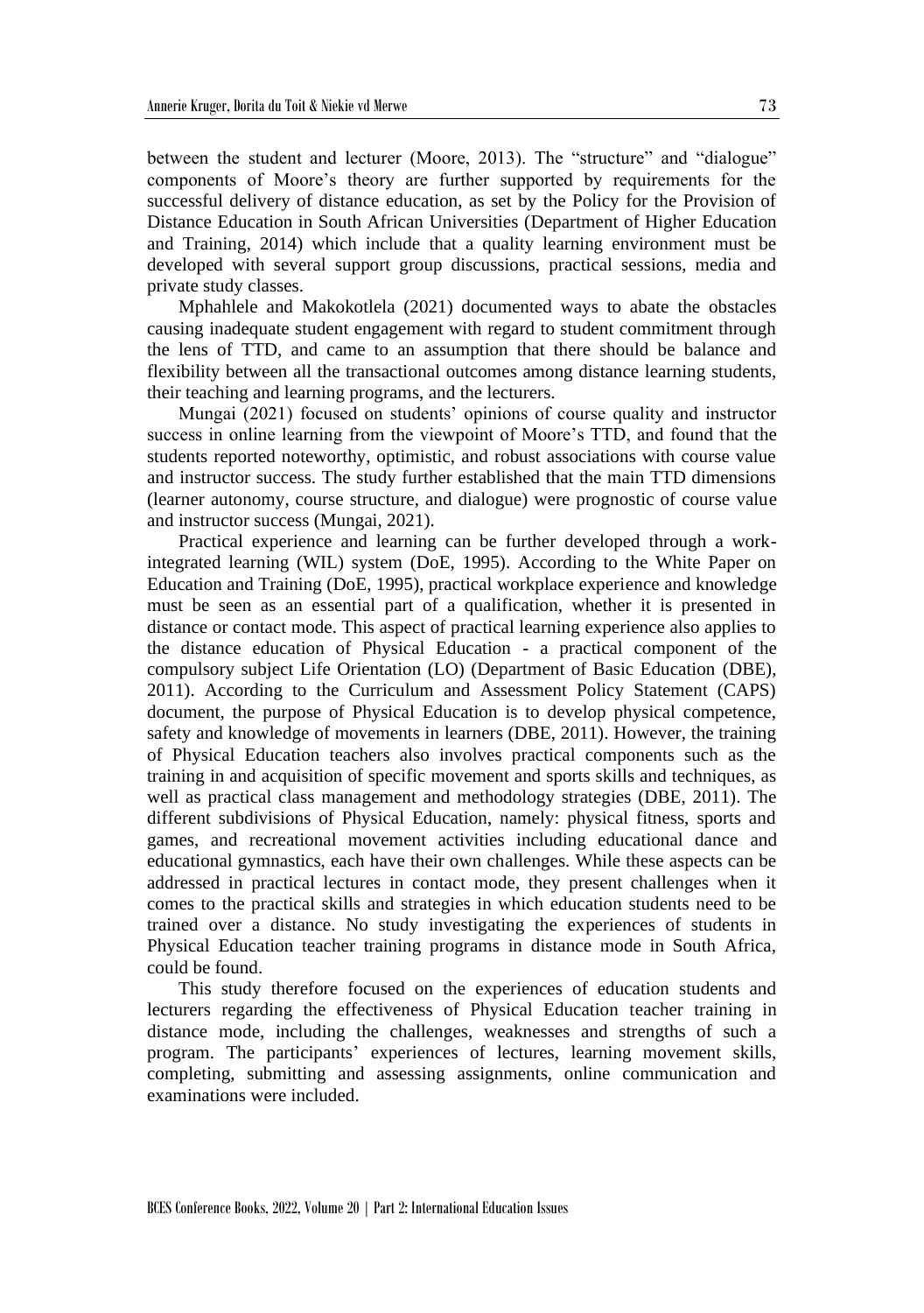## **Methodology**

## *Research design*

In this study, a qualitative research design was used, with open-ended questionnaires and semi-structured interviews as data collection methods.

#### *Setting*

The North-West University (NWU) in Potchefstroom, South Africa, offers both Physical Education and Life Orientation as majors for students enrolled in a Bachelor of Education (B.Ed.) degree, in distance mode (NWU, 2022). The NWU's Unit for Distance Learning (UDL) has a designed curriculum to be completed in the minimum period of four years and a maximum of eight years (NWU, 2022). The *eFundi* learner management system assists students in these programs, providing an electronic platform within which all the support a student requires is accessible, from communicating with the lecturer and peers, to receiving and submitting assignments (NWU, 2022). Interactive whiteboard sessions (IWB), which are live contact sessions delivered by a lecturer in Potchefstroom and broadcast to learning support centres across South Africa, are also utilised. Student support further includes contact with the lecturer via e-mails and phone calls, as well as study material and study activities posted on the eFundi platform (NWU, 2022).

#### *Participants*

The participants consisted of third-year distance learning students ( $n = 17$ ) who were studying for a B.Ed. degree, with Life Orientation as a major, in the Further Education and Teaching Phase (FET phase) at the NWU. Both the first and second semester modules in the third year of this major focus exclusively on Physical Education. Secondly, the lecturers  $(n = 4)$  who teach Physical Education modules in distance education mode at the NWU were also part of the study population. Purposeful sampling was thus applied, in other words when relevant selected participants are used according to predetermined criteria, determined by the research question (Nieuwenhuis, 2012).

## *Ethical considerations*

Ethical approval was obtained from the Ethics Committee of the Faculty of Education (EDU-REC) (NWU-01643-19-A2) of the North-West University, as well as from the gatekeeping committee of the Registrar of the NWU (NWU-GK-2020029) because the research included NWU students.

#### *Data collection*

Data collection included semi-structured, individual interviews with four lecturers and open-ended questionnaires with 17 students in the Physical Education distance learning module.

#### *Credibility and trustworthiness*

To increase the credibility and trustworthiness of the data collection in this study, the interview schedules and questionnaires were evaluated by experts in the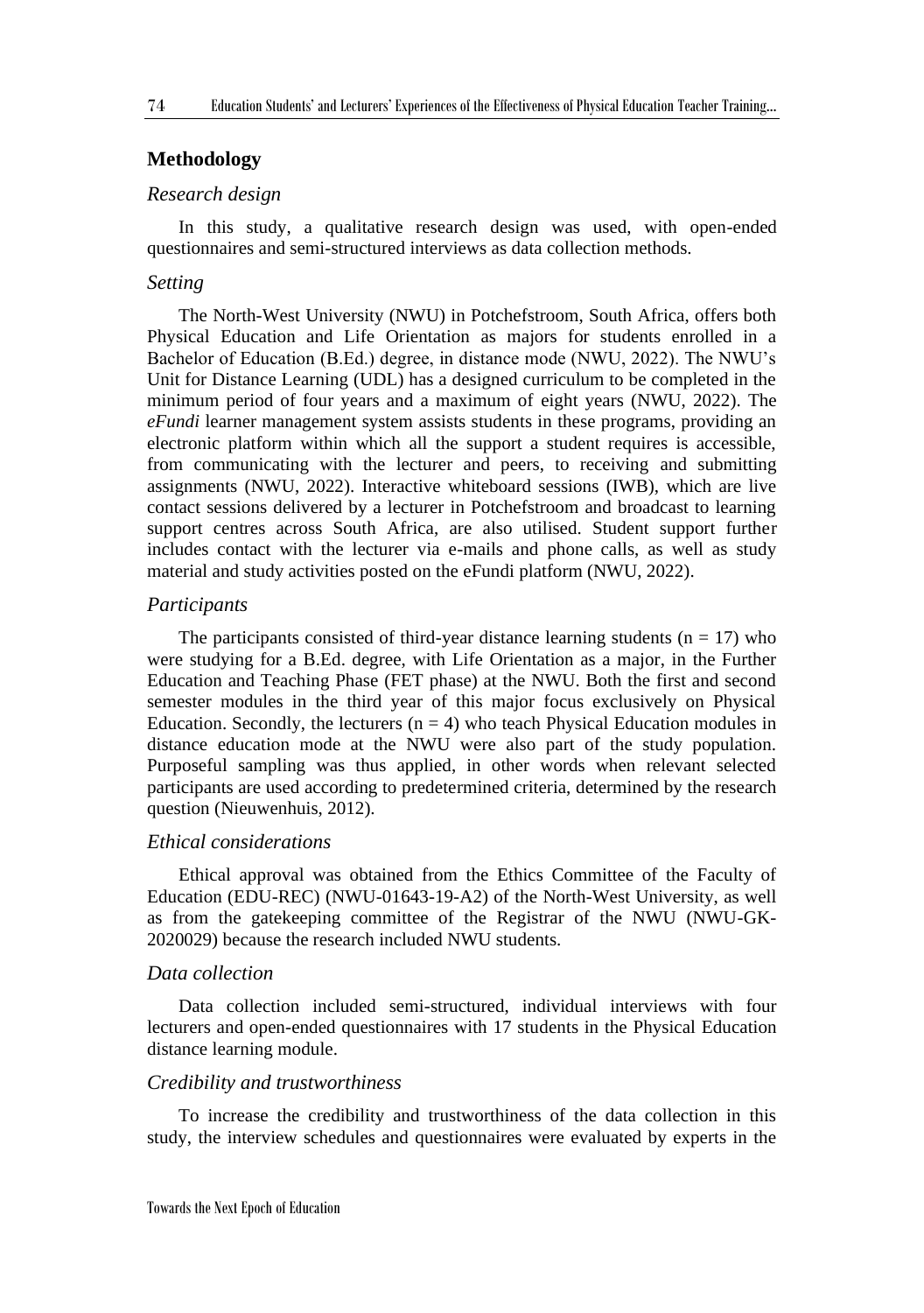field of Physical Education before the start of the study, and adjustments were made based on the recommendations of these experts. To increase the credibility of the data related to the interviews, the researcher further provided the transcribed data to the participants for confirmation, and the transcripts and recordings to an independent researcher who validated the transcripts.

#### *Data analysis*

The researcher collected and analysed the data by means of an inductive analysis process as recommended by Creswell (2013). The data were analysed by organising the responses from the questionnaires of the students and from the interviews of the lecturers according to identified patterns, coding, and the identification of themes and subthemes to be presented in the discussions following hereafter (Creswell, 2013).

## **Results**

The five themes that emanated from the data analysis, were: (1) Interaction between students and lecturers; (2) Competence, passion and enthusiasm to teach Physical Education; (3) Obstacles concerning Physical Education in distance learning; (4) Experiences of the practical training in Physical Education; and (5) The influence of the content of the Physical Education program on participants' perceptions of Physical Education.

#### *Interaction between students and lecturers*

According to the participants, the lecturers' availability was exceptional. The students reported that they could get hold of the lecturers easily and quickly via email or the WhatsApp application and the lecturers responded punctually with helpful guidance, as two student-participants put it:

*The lecturer was easily reachable via e-mail. Responded very quickly, which I appreciated. There was never a fear when I wrote an e-mail, that I would not receive a reply.*

*Contact was never a problem. If anything was unclear, a mail was sent and a reply was received not long thereafter.*

One of the lecturers also explained the value of personal, "caring" communication with students as follows:

*… I communicate personally with everyone… and the students had the greatest appreciation for it…*

The students experienced the lecturers as professional, available and attentive, which contributed to the positive interaction between students and lecturers. Students' negative experiences included that there was no physical contact between the student and the lecturer, as touched on by two of the students:

*… It is not always ideal or practical because no physical contact can be made with the person.*

*There is no real interaction.*

*Competence, passion and enthusiasm to teach Physical Education*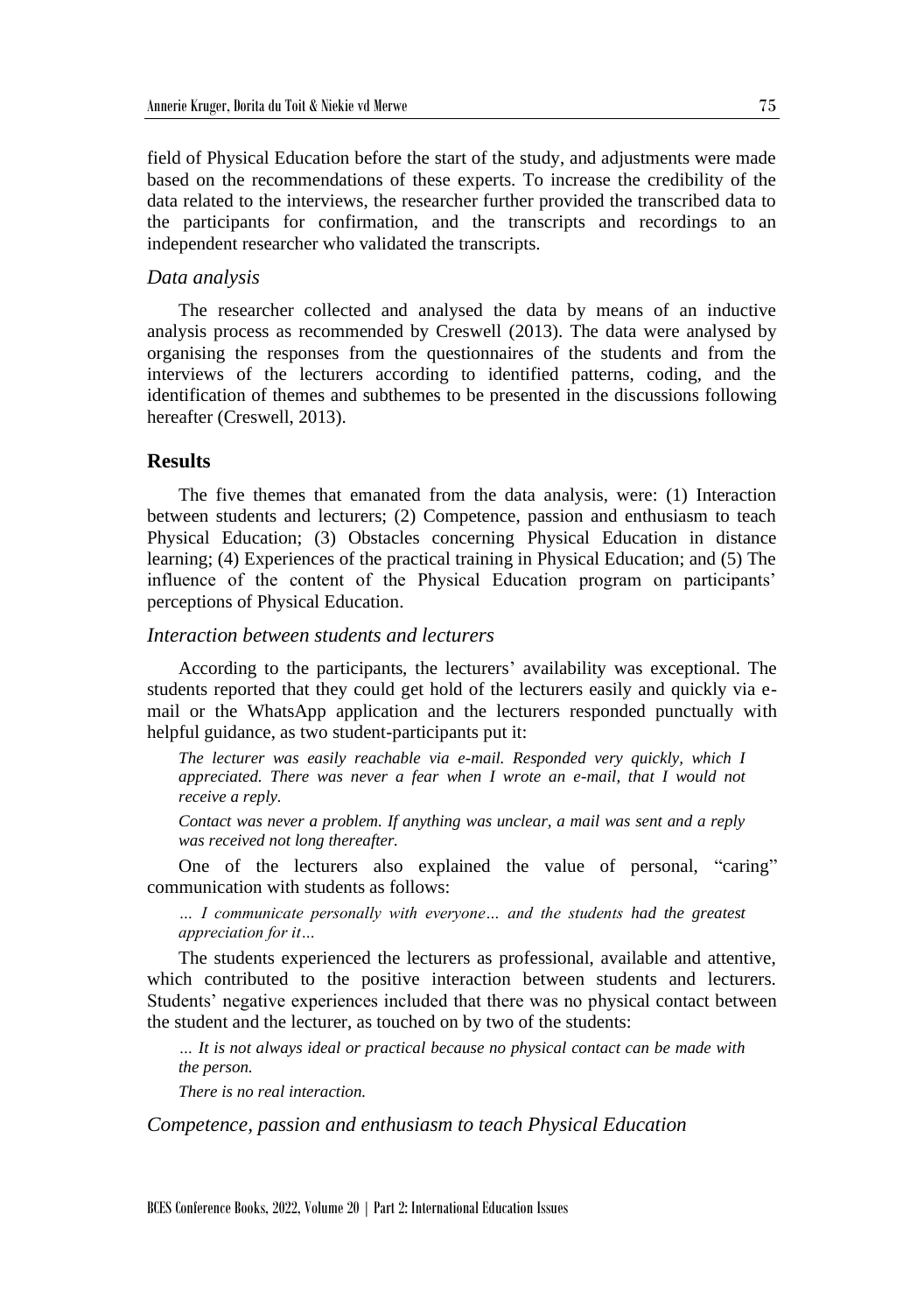From the responses of the student-participants, it appeared that the lecturers' passion for Physical Education motivated them to also teach the subject with enthusiasm. The majority of the students also indicated that their competence and confidence increased as they progressed with the module. Several student participants indicated that the positive influence of the Physical Education training on their self-confidence in presenting a thorough Physical Education lesson was accompanied by their improvement in subject knowledge. Some students stated:

*… I am now highly confident, because I can now immediately apply my content knowledge and experiences from a classroom environment to this course and the later (sic) also…*

*I am much more confident now. I know better how to use CAPS as starting point and to then prepare lessons that fit into that curriculum.*

All the lecturers reported that they were passionate about Physical Education, among other things because they felt that the holistic development of every human should include the cultivation of a lifelong desire for exercise. One lecturer stated:

*… I love it, it's really just a joy and I want to motivate the students to move, not only for their own health, but also for social and all the facets of well-being.*

Three of the lecturers further pointed out that their love for Physical Education and sport contributed to the outstanding quality training they strove to offer to students. Two lecturers agreed that they lived out their subject knowledge and tried to convey it to the best of their ability to the distance students, as one lecturer summarised it:

*… My lifelong love of sports has provided additional confidence when I offer Physical Education classes.*

#### *Obstacles with regard to Physical Education in distance learning*

The obstacles experienced by students and lecturers with regard to Physical Education in distance learning mode were, firstly, the students' background knowledge; secondly, the students' technological illiteracy and limited internet access; and thirdly, deficiencies in terms of the administration of assignments.

From both the questionnaires and interviews, it emerged that the students often did not have foundational knowledge of Physical Education and sport, as confirmed by two students:

*My biggest obstacle was little knowledge about the subject but built up the knowledge over the course of the semester.*

*Little experience with sports…*

According to the lecturers, distance-learning students are not always aware of the enormous role that technology plays in their studies. All the lecturers pointed out that students' lack of knowledge, skills and access with regard to the use of technology is an obstacle to Physical Education teacher training in distance mode, as one lecturer put it:

*Unfortunately, not all students have the necessary technology and do not always understand how it works.*

The lecturers also all shared the feeling that the slow service delivery by the distance education management center with regard to the administration and submission of assignments, is a "headache of its own". The majority of the lecturers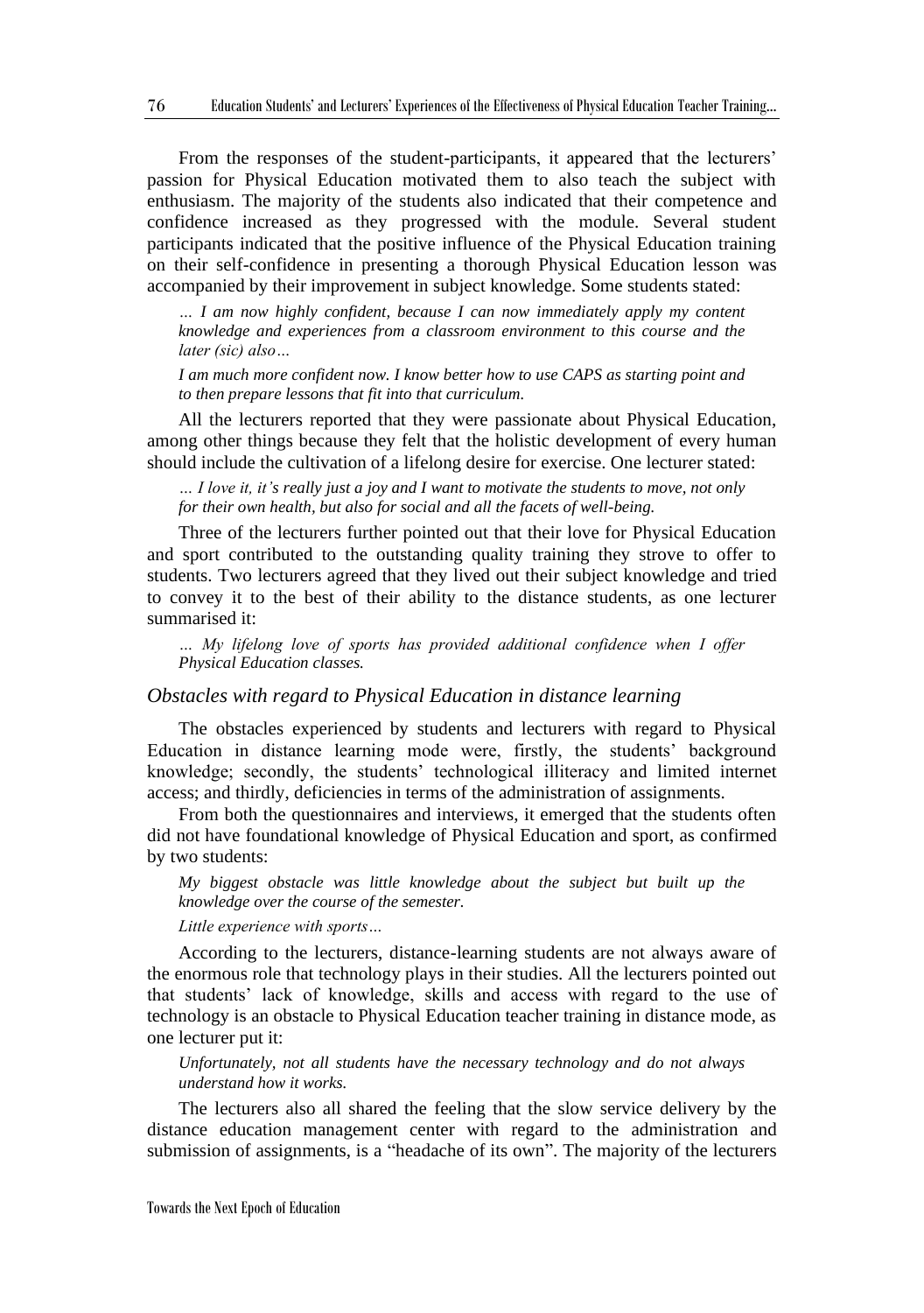mentioned that they did not always receive the assignments on the given submission dates, and that this caused problems with regard to their timely feedback. Another problem mentioned by the majority of lecturers was that problems have arisen with regard to the forwarding of assignments to lecturers and feedback to students as a result of assignments that have not been correctly recorded at the management center. One lecturer linked the problem to the large number of assignments received:

*Failure to keep a thorough record at the management center of receiving and forwarding assignments can lead to confusion. The management center to which all assignments are sent must receive thorough training to handle the large number of assignments.*

#### *Experiences with regard to practical training in Physical Education*

The participants experienced the use of videos for the training of practical skills and concepts positively, although they also indicated disadvantages. Several students explained the positive contribution of videos to the development of their practical skills and understanding of movements:

*I learned a lot more from the videos than I did from reading about how to coach or train others. It would be more useful if there were more videos with practical teaching for me to learn from. Especially as this is a "doing" subject rather than a "reading/studying" subject, it would be great if the delivery method used more videos to do as we watch, rather than only reading about doing.*

*If a video is available, one can look at it a few times if unclear.*

*In a normal class, certain things cannot be repeated a few times due to time constraints. I like to listen, then ponder over something and listen again… Distance also allows you to research more and therefore learn more.*

A few students even reported that they doubted themselves if they did not have an adequate video depicting the practical movements:

*Not having a video or clear indication of what the lecturer wanted, because it left me constantly doubting myself, not knowing if what I was doing was correct.*

One negative aspect regarding the practical training reported by some students, was that they experienced the long interval between the submission of practical video assignments and feedback from lecturers, as negative. The time it takes for feedback from lecturers on students' performances of movements or practical lessons is a problem in online Physical Education, as the students only receive the feedback much later and cannot correct themselves immediately when they perform the movement. One lecturer explained the feedback problem as follows:

*In a traditional classroom setting, a student's performance can be immediately assessed through questions and informal testing. With distance learning, a student has to wait for feedback until the instructor has reviewed their work and responded to it.*

However, a few students explained that they were aware that practical training would be more difficult in distance mode when they enrolled for the module, as explained by one student:

*… anyone will be more comfortable having a one-on-one practical lesson with the lecturer, but we all as distance students were aware of these difficulties when choosing our subjects.*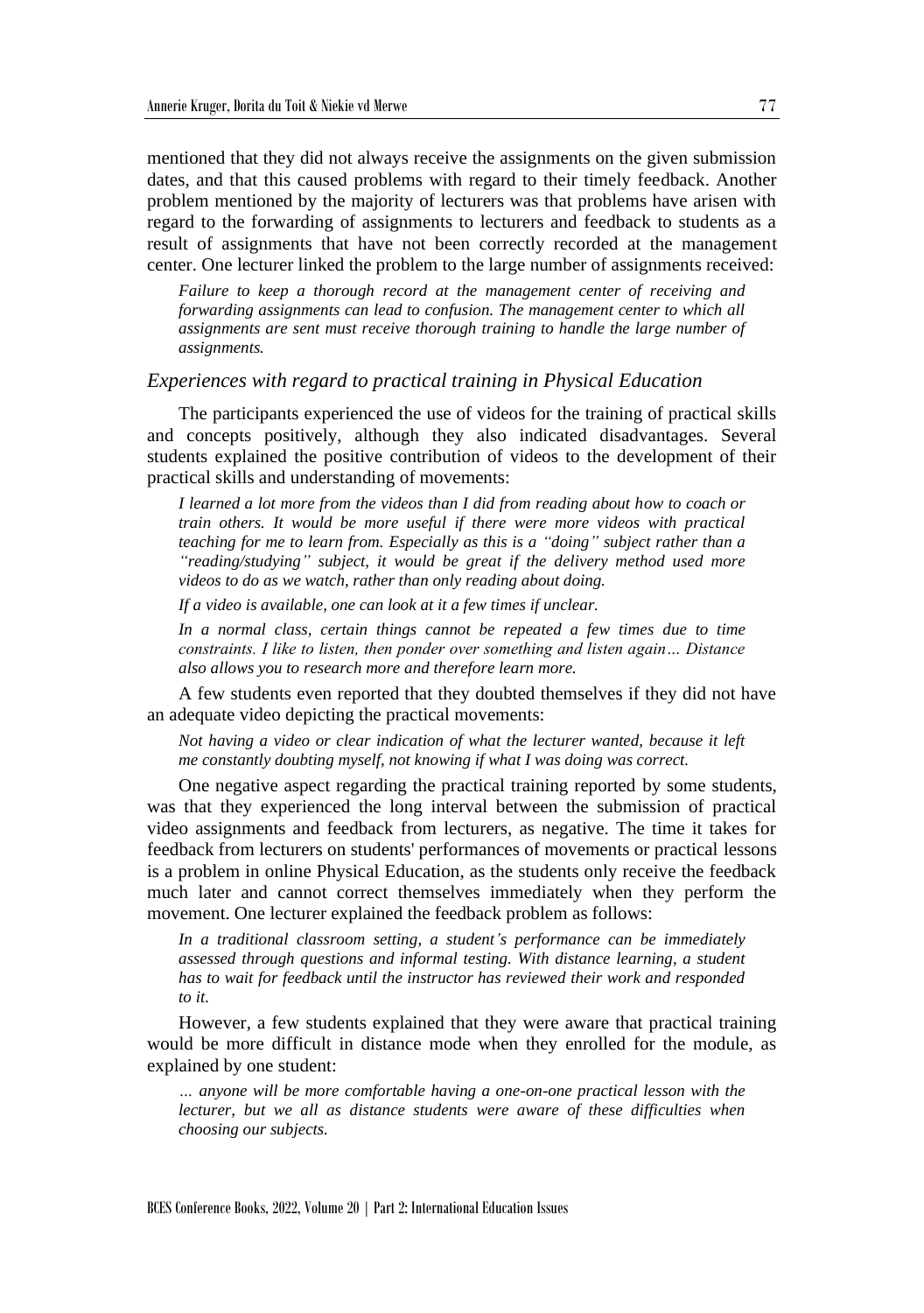## *The influence of the Physical Education program on participants' perception of Physical Education*

The majority of the students experienced the content of the Physical Education course as positive because they found it interesting. Being conscious of the value of Physical Education for the holistic development of learners, also motivated students to perform well in the course. A student summarized her experience of the content of the training program as follows:

*The module content was interesting, which made me want to learn more.*

According to several students, the training course positively influenced their view of the value of Physical Education in schools. One student even indicated that her view, which had long been that Physical Education is a waste of time, had changed:

*After all these years of my knowledge of PE, I now have a total different perspective of PE in Life Orientation. I also thought that it was a waste of time in schools but now I know why it is compulsory.*

In another student's opinion, the principles of Physical Education are so valuable that teachers have to apply them in their own lives.

*That it must be taken more seriously and integrated personally in to your life.*

## **Recommendations and policy implications**

Deriving from the findings of positive and negative experiences of Physical Education in distance learning mode, recommendations for Physical Education teacher training in distance learning mode include additional lecturer-student faceto-face contact opportunities, additional technological training for students, the improved use of videos and other media for enhanced practical training opportunities, the increase of student-interaction functions in learning management systems and sufficient management and administration systems at universities. These recommendations can contribute to the improved effectiveness of Physical Education teacher training in distance education mode, and indirectly help to address the need for the delivery of qualified and effective Physical Education teachers in South Africa.

#### **References**

78

- Creswell, J. W. (2013): *Qualitative inquiry and research design: choose among five approaches*. 3 rd Edition. Thousand Oaks, CA: Sage.
- Department of Basic Education (South Africa) (2011): *Curriculum and assessment policy statement: Grade 4-6. Life Skills.*

http://www.education.gov.za/Portals/0/CD/National%20Curriculum%20Statements%20a nd%20Vocational/CAPS%20IP%20%20LIFE%20SKILLS%20GR%204- 6%20%20WEB.pdf?ver=2015-01-27-161425-333 (Accessed 10 September 2021).

Department of Education (South Africa) (1995): White Paper on Education and Training, 1995. (Notice 196). *Government Gazette,* 16312, 15 March.

Department of Higher Education and Training (South Africa) (2014): *Policy for the Provision of Distance Education in South African Universities*. Pretoria: Department of Higher